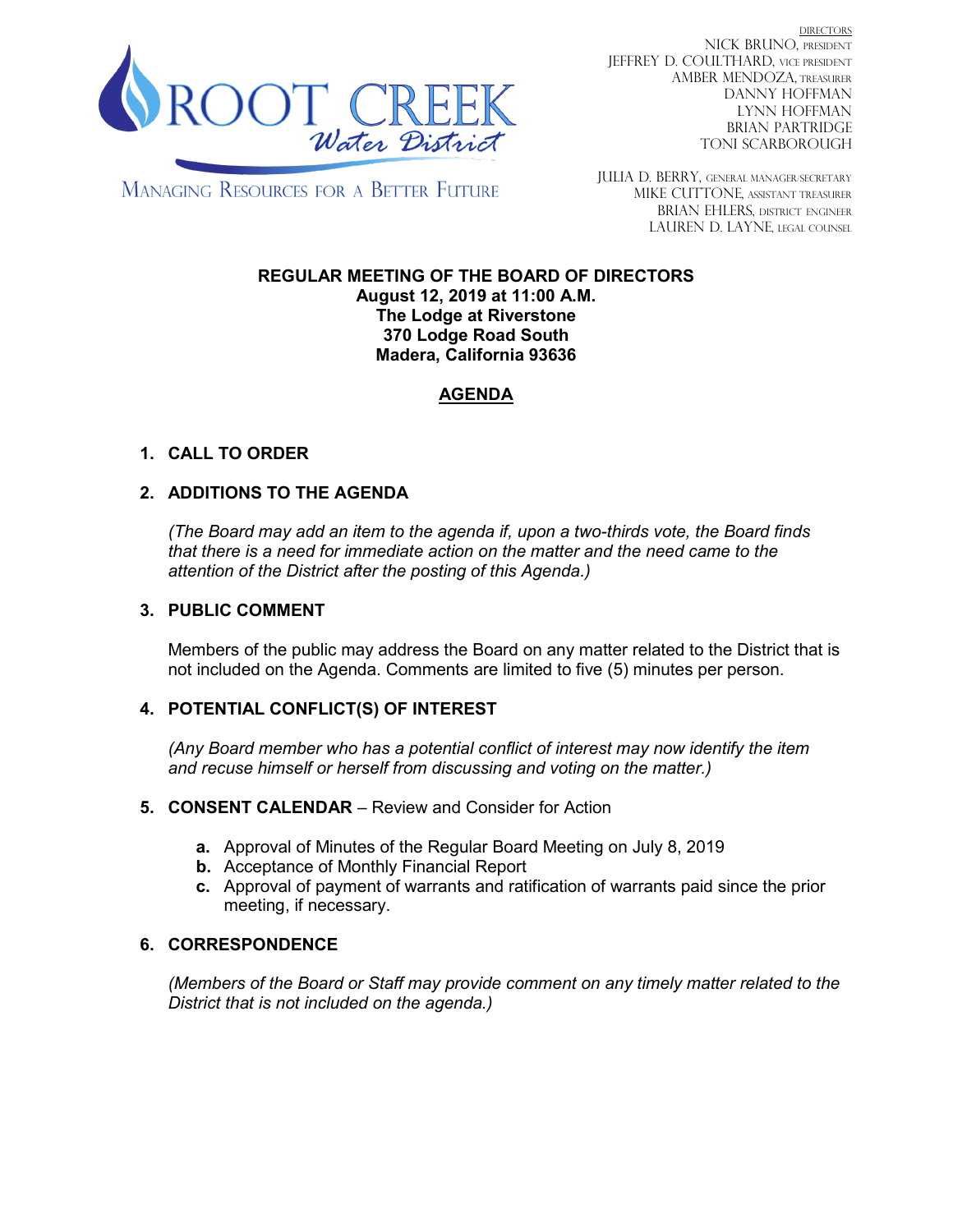**7. BOARD ACTION ITEMS** - The Board may take action on any of the following items

#### **Continued Items:**

- **a. Standard Specifications for Public Works Improvements –** Review and consider action to adopt updated District Standard Specifications for Public Works Improvements
- **b. Administrative Services –** Review and consider a proposal from Provost and Pritchard to provide administrative services from July 2019 – December 2019 in an amount not to exceed \$15,000
- **c. Budget Adjustments –** Review and consider action to adjust the 2019 Budget

#### **New Business:**

- **d. Resolution: Adoption of Updated Madera IRWM Plan** Review and Consider adoption of a resolution to adopt the updated Madera Integrated Regional Water Management Plan
- **e. Date of Regularly Scheduled Board of Directors Meetings** Review and consider action to change the date of regularly scheduled Board of Directors meetings to the fourth  $(4<sup>th</sup>)$  Monday of the month
- **8. COMMITTEE REPORTS -** The Board may take action on any of the following items
	- **a. Water Supply and Utilization – Ad Hoc Committee.** Report from the Ad Hoc Committee on water supply agreement discussions and potential special projects
		- **i.** 2019 Water Supply Update
	- **b. Wastewater Treatment – Ad Hoc Committee.** Report from the Ad Hoc Committee on recent discussions and recommendations to the Board of **Directors**
- **9. DISTRICT ENGINEER'S REPORT -** The Board may take action on any of the following items
	- **a.** Operations Monthly Report
	- **b.** Wastewater Treatment Facility (WWTF) Status
	- **c.** Road 40 Sewer Evaluation Memo
	- **d.** Other District Matters
- **10. LEGAL COUNSEL REPORT** The Board may take action on any of the following items
	- **a.** Legislation
	- **b.** Legal matters affecting the District
- **11. GENERAL MANAGER'S REPORT** The Board may take action on any of the following